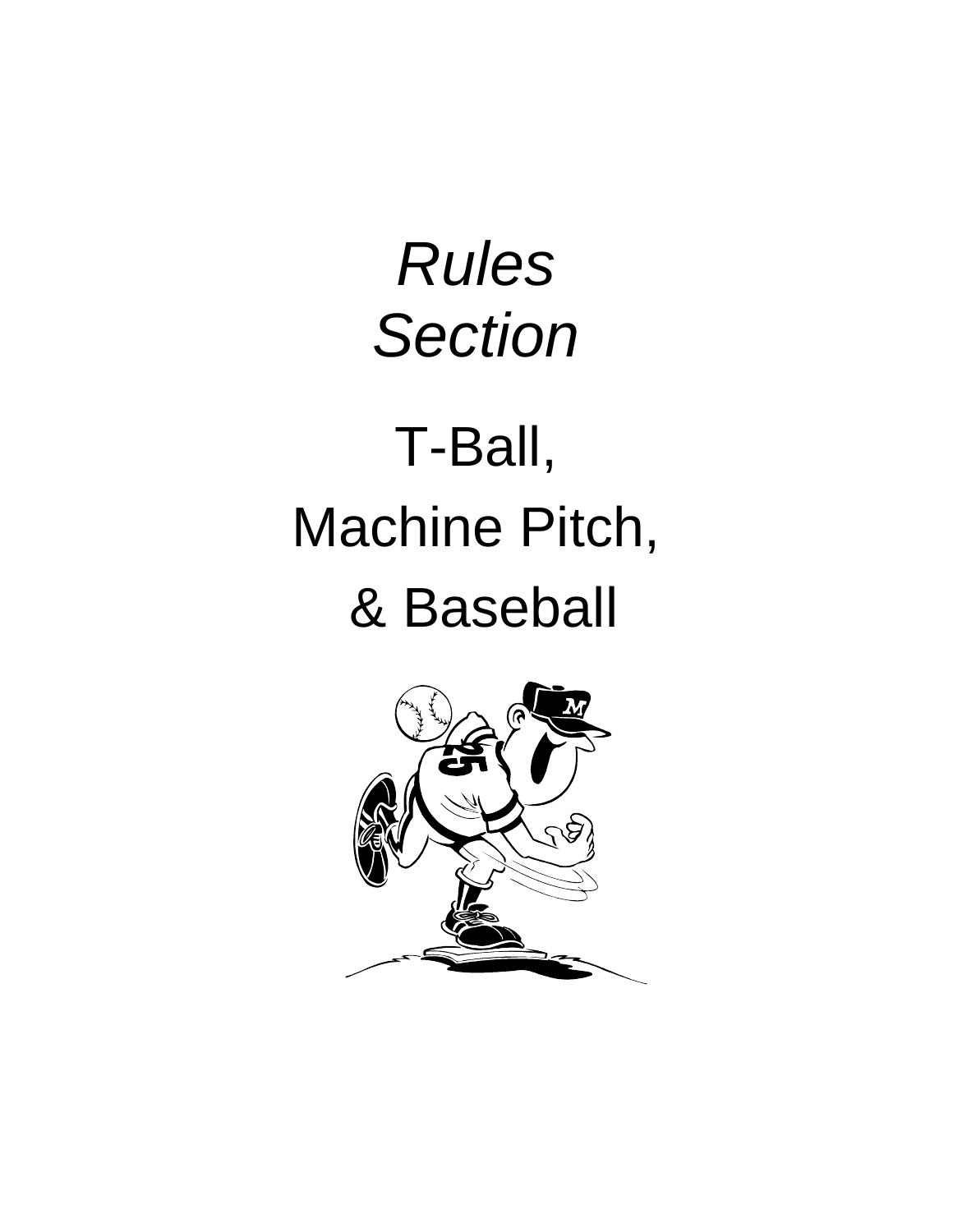## *T-Ball Rules*

- $\mathsf{p}$ is for children and not adults. In the children and not adults. In the children and not adults. 1. Mandatory Play Rule:
	- A. Every player must play in every game!
- I will not argue the sports of the sports of  $\mathbb{R}^n$  and  $\mathbb{R}^n$ . B. All players at the game are in the batting order, and every player hits in each inning.
	- C. All players will play on defense.
- 2. All defensive players must stay in their position until the ball is hit.
	- 3. Base runners must stay on the base until the ball is hit.
	- 4. NO STEALING IS ALLOWED.
	- 5. Each base runner receives one base on an overthrow, only one overthrow per play.
	- 6. Every player bats in every inning. The teams side of each inning isn't over until each player has batted once.
	- 7. No official score or standings will be kept.
	- 8. Bases will be set at a distance of 45 feet.
	- 9. No strike outs!
	- 10. Foul ball will be ruled the same as regular baseball, with the addition of the 10 foot arc. If a ball is hit off the tee and doesn't travel outside of the 10 foot arc, it will be ruled foul.
	- 11. No bunting or swinging bunts allowed.
	- 12. Coaches can assist a player who is having difficulty.

13. Games will last 4 innings or 1 hour. No new inning will begin after 50 minutes.

- 14. Coaches are to supervise the game and see that it flows smoothly. Coaches will also act as umpires.
- 15. Protective tee balls must be used at all practices and games, **no hard balls.**
- 16. No forfeits. Organize a game with all players present.
- 17. **Remember, making the program fun is more important than**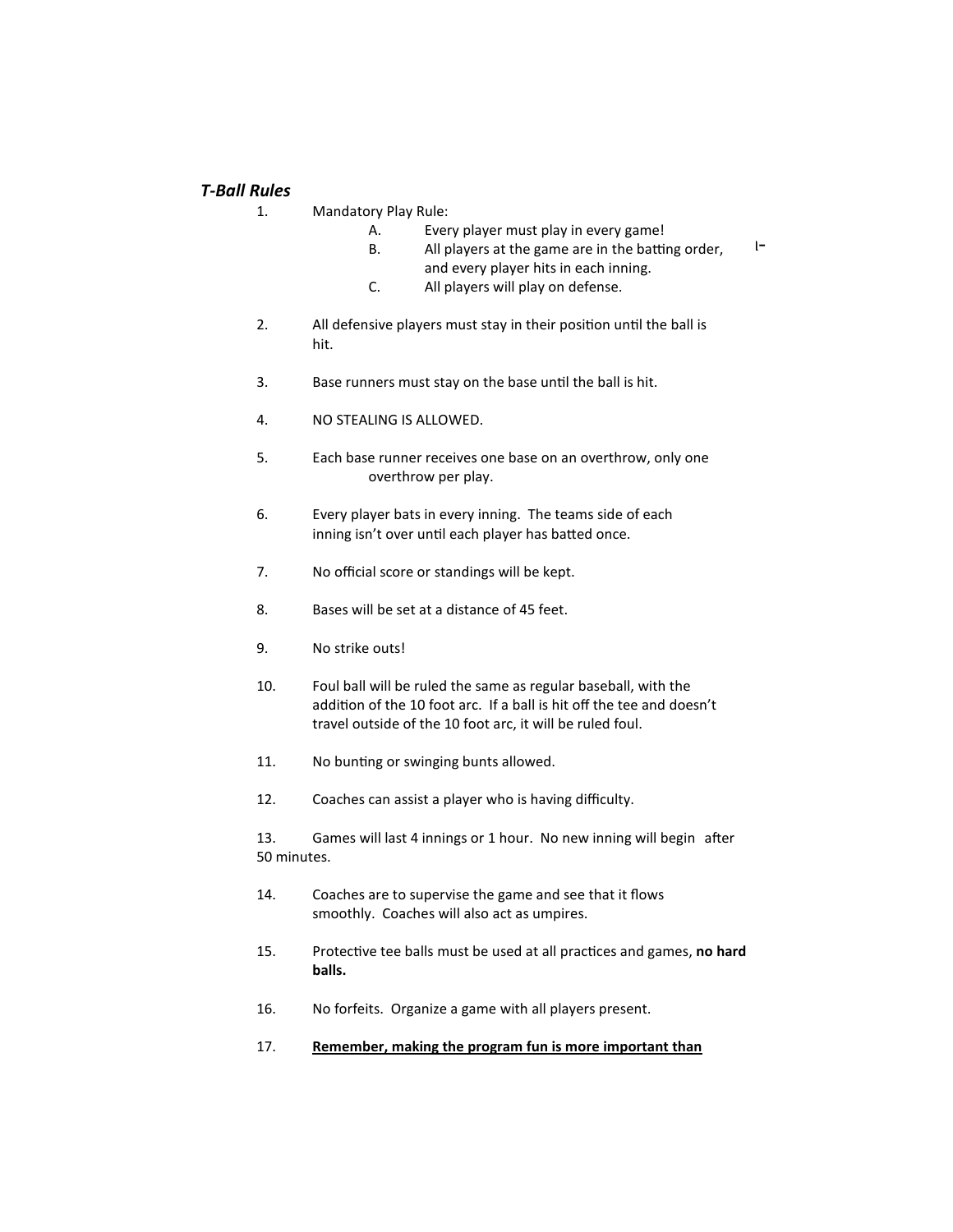# **Machine Pitch Rules**

- 1. The pitching machine will pitch "strikes" or a "no pitch".
- 2. No walks. Batter will be out by either striking out or being put out at a base.
- 3. A youth defensive pitcher will stand to the side of the pitching machine.
- 4. If a batted ball hits the pitching machine or the umpire, pops up directly above the pitching machine, or is unplayable due to the position of the pitching machine the ball is dead, and batter will be awarded an automatic  $1<sup>st</sup>$ base.
- 5. If a fielder hits the pitching machine, or the umpire with a thrown ball, the ball is dead, but runners advance one base.
- 6. No stealing will be permitted. The runner must stay in contact with the base until the ball is hit.
- 7. Each base runner gets one base on an overthrow. Only one overthrow per play.
- 8. Games will last 4 innings or 1 hour. No new inning starts after 50 minutes.
- 9. Every player bats in every inning. The teams side of each inning isn't over until each player has batted once.
- 10. Number of players Defensive Team, 10 (use 4 outfielders). Offensive Team, every player at the game is in the batting order.
- 11. Defensive play Each player present for the game must be given a position on the field for at least one full inning.
- 12. Free substitutions only between innings.
- 13. No Forfeits. Organize a game with all players present.
- 14. No official score or standings will be kept.
- 15. If a base runner gets out by a tag or pop fly, he/she must leave the field.

### **16. Remember, making the program fun is more important than winning.**

## **Girl's Softball**

Rules for these leagues will be determined by what city we choose to play with.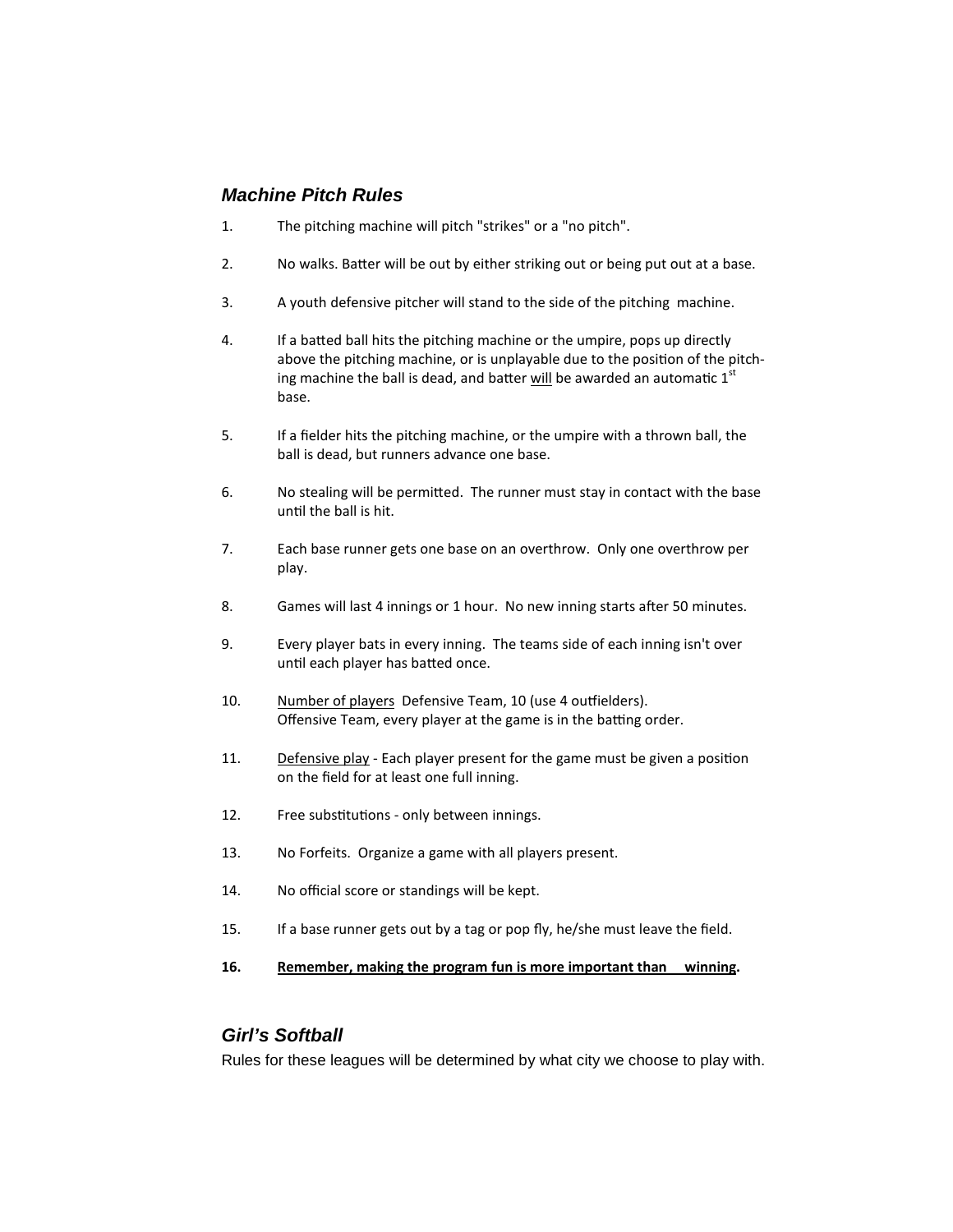## **Minors & Majors Baseball Leagues**

Game Format – High School rules will govern all games except where amended:

- A. Games will consist of 6 innings. No new inning begins after 1 hour and 15 minutes.
- B. Games ending in a tie will remain a tie and count as a win for both teams.

 C. An inning or half-inning ends when a team scores 7 or more runs regardless of the number of outs. All runs will count until the completion of the play in which the seventh run is scored. (It would be possible to score 10 points if you had 6 points and your bases were loaded).

## **Pitching Rule**

- A. A pitcher shall be limited to eighteen (18) outs per week.
	- B. A pitcher must have three (3) calendar days' rest if he/she has pitched in four or more innings in one game before pitching again.

## **Players**

- A. A minimum of seven players constitutes a team. If a team cannot field a minimum of seven players by 10 minutes after the scheduled game time, the team will forfeit the game.
- B. Free substitutions are permitted. Exception: Players must play the entire inning defensively, unless injured.
- C. All players must play a minimum of 2 innings defensively provided they attended at least one half of the team's practices.
- D. Batting order consists of **ALL** team members present, each batting in the same rotation throughout the game.
- E. All players must remain in the dugout who are not playing defense, batting on deck, or base running. Teams will play with 9 players defensively.

### **Base Runners**

- A. Runners cannot lead-off. They cannot steal until the ball crosses home plate.
- B. If there could be intentional or flagrant contact at any base, the runner must slide to avoid the fielder.

## **Playing Field**

A. Bases will be set at 60'. Pitching mound will be set at 46'.

## **Equipment**

- A. No metal Cleats
- B. No Bat Restrictions. The bat diameter bat is not to exceed 2 5/8 in.

## **Pony Baseball League**

Game Format - High School rules will govern all games except where amended:

- A.. A game consists of 7 innings or 2 hours. No new inning begins after 1 hour and 40 minutes.
- B. An inning or half-inning ends when a team scores 7 or more runs regardless of the number of outs. All runs will count until the completion of the play in which the seventh run is scored. (It would be possible to score 10 points if you had 6 points and your bases were loaded).
- C. Games ending in a tie will remain a tie, and count as a win for both teams.